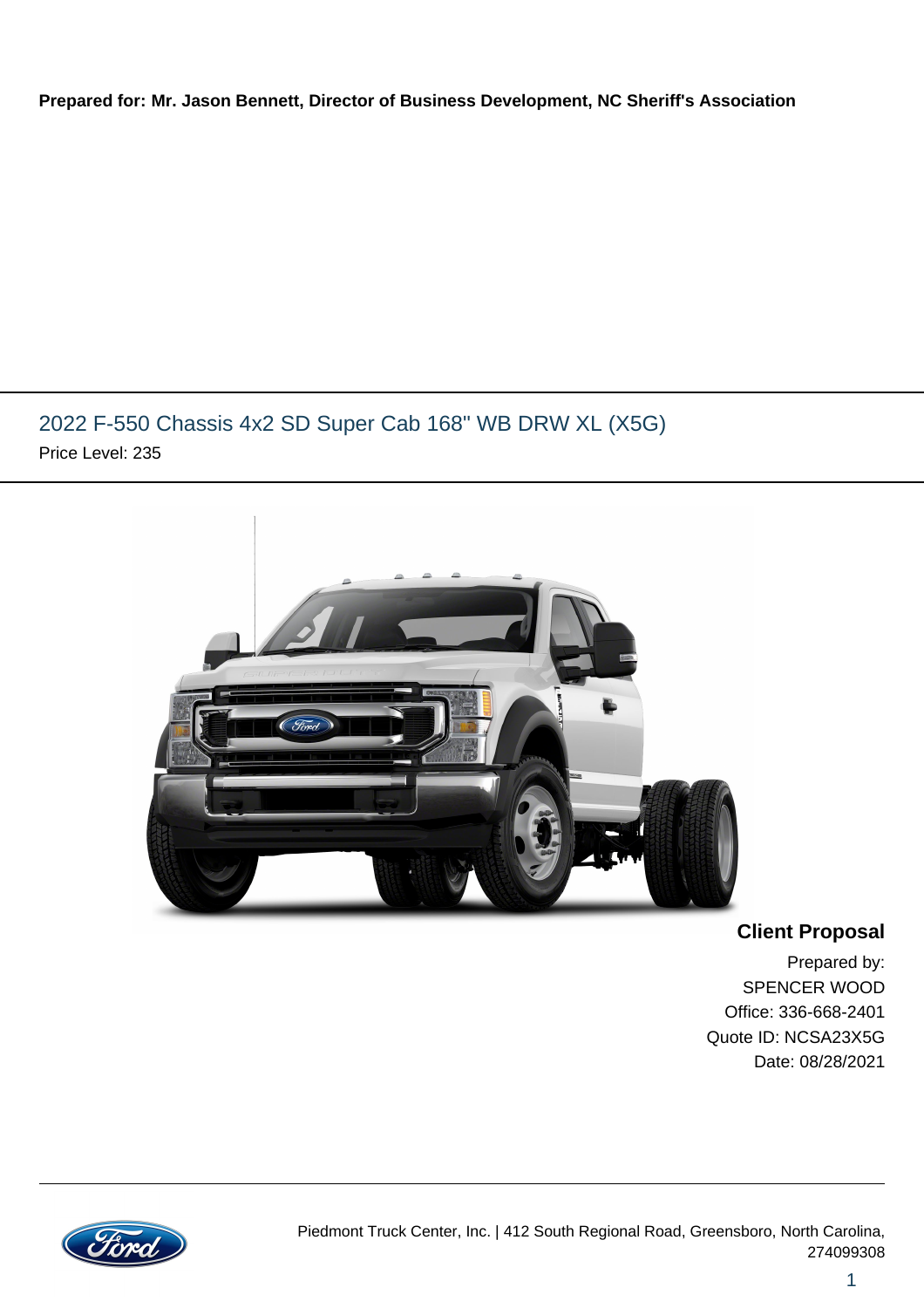Director of Business Development, NC Sheriff's Association

Prepared by: SPENCER WOOD 08/28/2021

Piedmont Truck Center, Inc. | 412 South Regional Road Greensboro North Carolina | 274099308

## 2022 F-550 Chassis 4x2 SD Super Cab 168" WB DRW XL (X5G)

Price Level: 235 | Quote ID: NCSA23X5G

| As Configured Vehicle        |                                                                                                                                                                                                                                                                                                                                                                                                                                                                                                                                                                                                                                                                                                                                                                                                           |             |
|------------------------------|-----------------------------------------------------------------------------------------------------------------------------------------------------------------------------------------------------------------------------------------------------------------------------------------------------------------------------------------------------------------------------------------------------------------------------------------------------------------------------------------------------------------------------------------------------------------------------------------------------------------------------------------------------------------------------------------------------------------------------------------------------------------------------------------------------------|-------------|
| <b>Code</b>                  | <b>Description</b>                                                                                                                                                                                                                                                                                                                                                                                                                                                                                                                                                                                                                                                                                                                                                                                        | <b>MSRP</b> |
| <b>Base Vehicle</b>          |                                                                                                                                                                                                                                                                                                                                                                                                                                                                                                                                                                                                                                                                                                                                                                                                           |             |
| X <sub>5</sub> G             | Base Vehicle Price (X5G)                                                                                                                                                                                                                                                                                                                                                                                                                                                                                                                                                                                                                                                                                                                                                                                  | \$44,155.00 |
| <b>Packages</b>              |                                                                                                                                                                                                                                                                                                                                                                                                                                                                                                                                                                                                                                                                                                                                                                                                           |             |
| 660A                         | Order Code 660A                                                                                                                                                                                                                                                                                                                                                                                                                                                                                                                                                                                                                                                                                                                                                                                           | N/C         |
|                              | Includes:<br>- Engine: 7.3L 2V DEVCT NA PFI V8 Gas<br>- Transmission: TorqShift 10-Speed Automatic<br>10R140 with neutral idle and selectable drive modes: normal, tow/haul, eco, deep sand/snow and<br>slippery.<br>- 4.88 Axle Ratio<br>- GVWR: 18,000 lbs Payload Package<br>- Tires: 225/70Rx19.5G BSW A/P<br>- Wheels: 19.5" x 6" Argent Painted Steel<br>Hub covers/center ornaments not included.<br>- HD Vinyl 40/20/40 Split Bench Seat<br>Includes center armrest, cupholder, storage and driver's side manual lumbar.<br>- Radio: AM/FM Stereo w/MP3 Player<br>Includes 6 speakers.<br>- SYNC Communications & Entertainment System<br>Includes enhanced voice recognition, 911 Assist, 4.2" LCD center stack screen, AppLink, 1<br>smart-charging USB port and steering wheel audio controls. |             |
| <b>Powertrain</b>            |                                                                                                                                                                                                                                                                                                                                                                                                                                                                                                                                                                                                                                                                                                                                                                                                           |             |
| 99N                          | Engine: 7.3L 2V DEVCT NA PFI V8<br>Gas                                                                                                                                                                                                                                                                                                                                                                                                                                                                                                                                                                                                                                                                                                                                                                    | Included    |
| 44G                          | Transmission: TorqShift 10-Speed<br>Automatic<br>10R140 with neutral idle and selectable drive modes: normal, tow/haul, eco, deep sand/snow and<br>slippery.                                                                                                                                                                                                                                                                                                                                                                                                                                                                                                                                                                                                                                              | Included    |
| X48                          | 4.88 Axle Ratio                                                                                                                                                                                                                                                                                                                                                                                                                                                                                                                                                                                                                                                                                                                                                                                           | Included    |
| <b>STDGV</b>                 | GVWR: 18,000 lbs Payload Package                                                                                                                                                                                                                                                                                                                                                                                                                                                                                                                                                                                                                                                                                                                                                                          | Included    |
| <b>Wheels &amp; Tires</b>    |                                                                                                                                                                                                                                                                                                                                                                                                                                                                                                                                                                                                                                                                                                                                                                                                           |             |
| <b>TGJ</b>                   | Tires: 225/70Rx19.5G BSW A/P                                                                                                                                                                                                                                                                                                                                                                                                                                                                                                                                                                                                                                                                                                                                                                              | Included    |
| 64Z                          | Wheels: 19.5" x 6" Argent Painted<br><b>Steel</b><br>Hub covers/center ornaments not included.                                                                                                                                                                                                                                                                                                                                                                                                                                                                                                                                                                                                                                                                                                            | Included    |
| <b>Seats &amp; Seat Trim</b> |                                                                                                                                                                                                                                                                                                                                                                                                                                                                                                                                                                                                                                                                                                                                                                                                           |             |
| A                            | HD Vinyl 40/20/40 Split Bench Seat<br>contar armroed, quabaldor, atorono and driver's aide monual lumbor                                                                                                                                                                                                                                                                                                                                                                                                                                                                                                                                                                                                                                                                                                  | Included    |

Includes center armrest, cupholder, storage and driver's side manual lumbar.

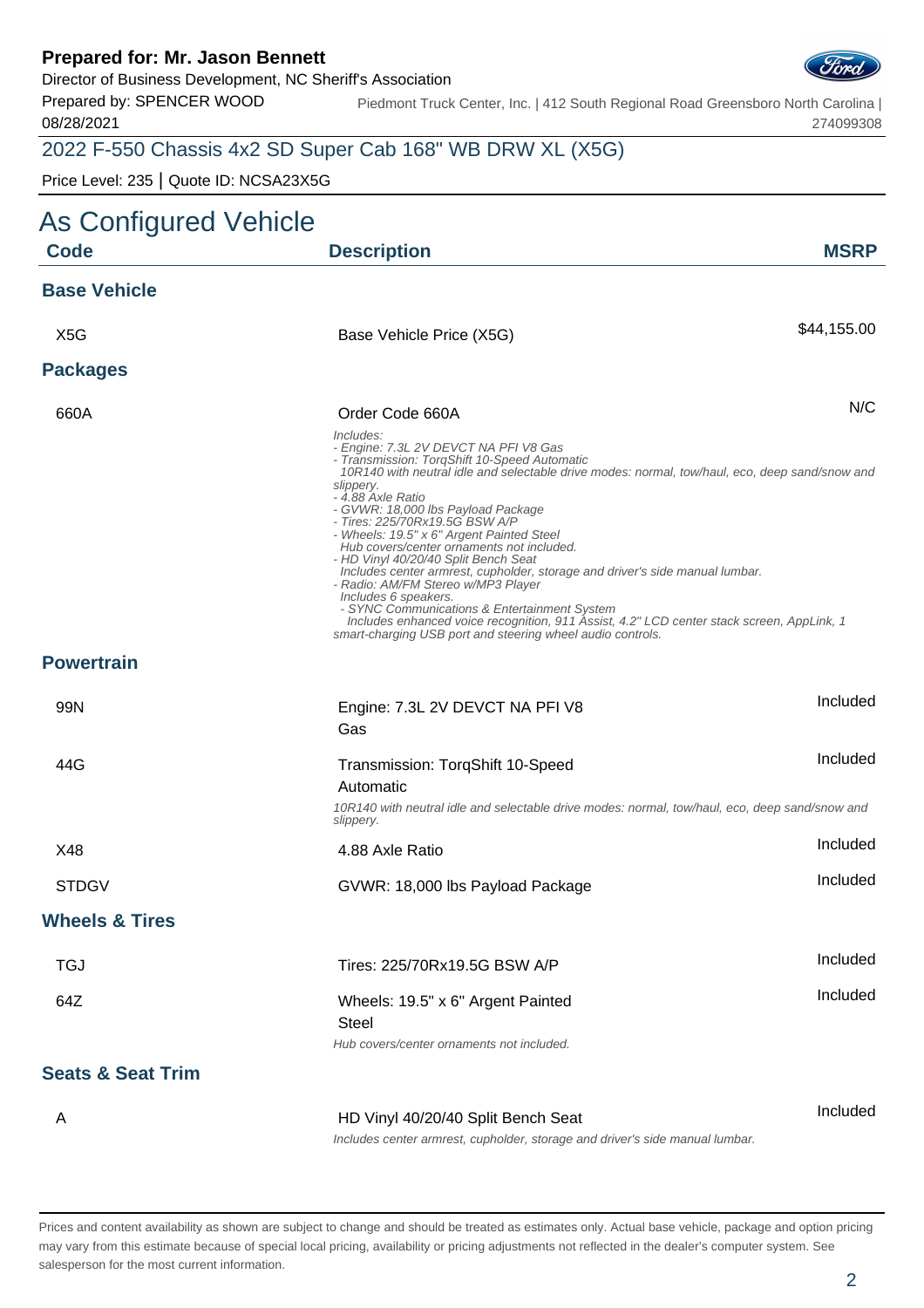Director of Business Development, NC Sheriff's Association

Prepared by: SPENCER WOOD 08/28/2021

Piedmont Truck Center, Inc. | 412 South Regional Road Greensboro North Carolina | 274099308

## 2022 F-550 Chassis 4x2 SD Super Cab 168" WB DRW XL (X5G)

Price Level: 235 | Quote ID: NCSA23X5G

# As Configured Vehicle (cont'd) **Code Description MSRP Other Options** PAINT **Example 20 Intervention** Monotone Paint Application **STD** 168WB 168" Wheelbase STD STDRD **Radio: AM/FM Stereo w/MP3 Player** Included Included Includes 6 speakers. Includes: - SYNC Communications & Entertainment System Includes enhanced voice recognition, 911 Assist, 4.2" LCD center stack screen, AppLink, 1 smartcharging USB port and steering wheel audio controls. **Emissions** 425 **50-State Emissions System** System STD **Interior Color** AS 01 Medium Earth Gray Note 2012 and 2012 MC **Exterior Color** Z1\_01 Oxford White N/C SUBTOTAL \$44,155.00 Destination Charge  $$1,695.00$ TOTAL \$45,850.00

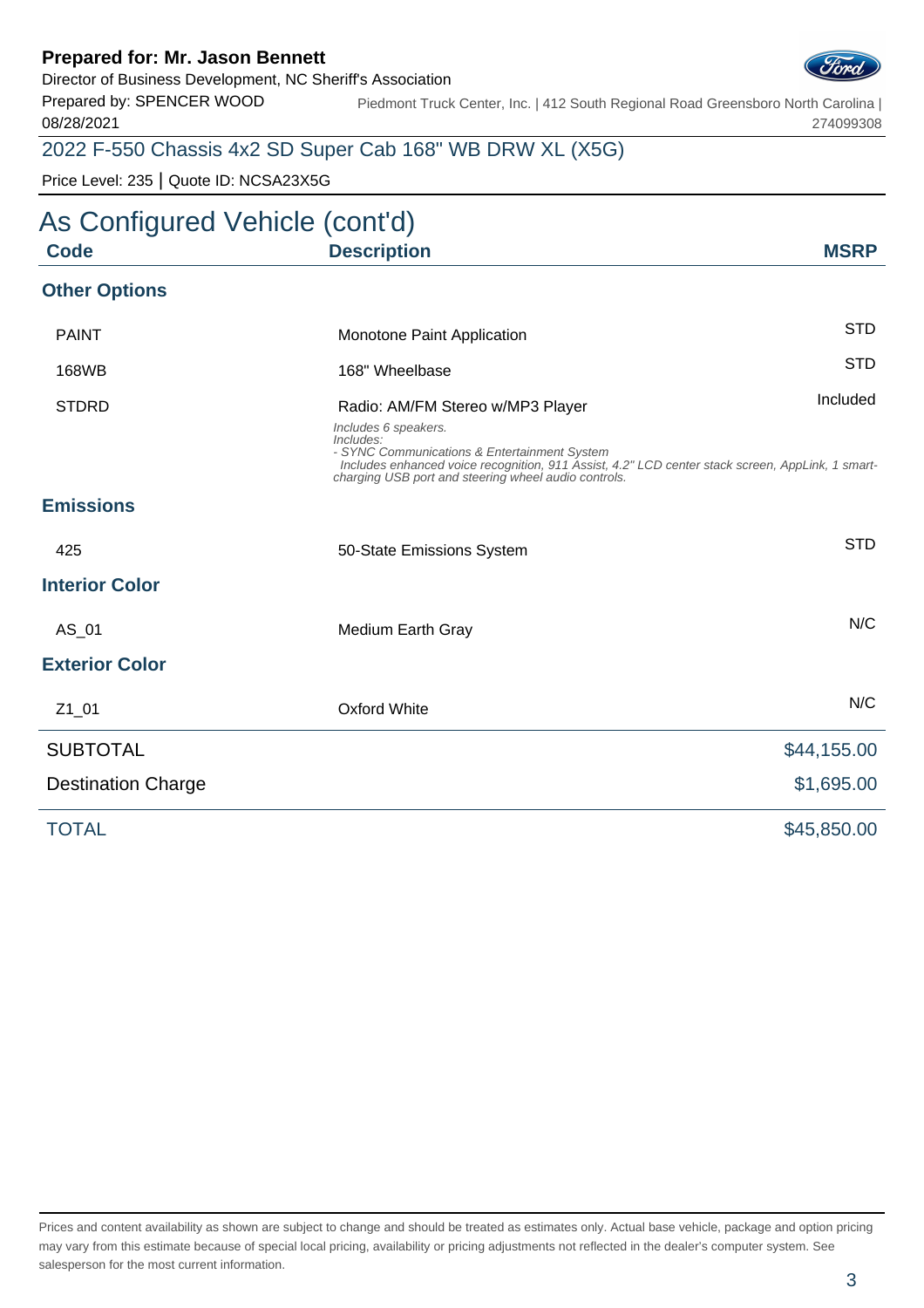

Prepared by: SPENCER WOOD 08/28/2021 Piedmont Truck Center, Inc. | 412 South Regional Road Greensboro North Carolina | 274099308

2022 F-550 Chassis 4x2 SD Super Cab 168" WB DRW XL (X5G)

Price Level: 235 | Quote ID: NCSA23X5G

# Selected Equip & Specs

#### **Dimensions**

• Exterior length: 253.3" • Cab to axle: 60.0" • Exterior width: 80.0" • Exterior height: 82.0" • Wheelbase: 168.0" • Front track: 74.8" • Rear track: 74.0" • Turning radius: 24.0' • Rear tire outside width: 93.9" • Min ground clearance: 8.3" • Front legroom: 43.9" • Rear legroom: 33.5" • Front headroom: 40.8" • Rear headroom: 40.3" • Front hiproom: 62.5" • Rear hiproom: 64.7" • Front shoulder room: 66.7" • Rear shoulder room: 65.8" • Passenger volume: 116.0cu.ft. • Cargo volume: 31.6cu.ft. • Maximum cargo volume: 31.6cu.ft.

#### **Powertrain**

• 350hp 7.3L OHV 16 valve V-8 engine with DEVCT variable valve control, SMPI • Recommended fuel : regular unleaded • federal • TorqShift 10 speed automatic transmission with overdrive • Rear-wheel drive • Fuel Economy Cty: N/A • Fuel Economy Highway: N/A

#### **Suspension/Handling**

• Front Mono-beam non-independent suspension with anti-roll bar, HD shocks • Rear DANA M300 rigid axle leaf spring suspension with anti-roll bar, HD shocks • Firm ride Suspension • Hydraulic power-assist re-circulating ball Steering • Front and rear 19.5 x 6 argent steel wheels • LT225/70SR19.5 GBSW AS front and rear tires • Dual rear wheels

#### **Body Exterior**

• 4 doors • Reverse opening left rear passenger • Reverse opening right rear passenger • Driver and passenger , manual folding door mirrors • Black door mirrors • Black bumpers • Trailer harness • Clearcoat paint • Front and rear 19.5 x 6 wheels • 2 front tow hook(s)

#### **Convenience**

• Manual air conditioning with air filter • Manual front windows • Manual door locks • Manual tilt steering wheel • Manual telescopic steering wheel • Day-night rearview mirror • FordPass Connect 4G internet access • 911 Assist emergency SOS • Wireless phone connectivity • AppLink smart device integration • 2 1st row LCD monitors • Front and rear cupholders • Passenger visor mirror • Full overhead console • Upfitter switches

#### **Seats and Trim**

• Seating capacity of 6 • Front 40-20-40 split-bench seat • 4-way driver seat adjustment • Manual driver lumbar support • 4-way passenger seat adjustment • Centre front armrest with storage • 60-40 folding rear split-bench seat

#### **Entertainment Features**

• AM/FM stereo radio • SYNC external memory control • Steering wheel mounted radio controls • 4 speakers • Streaming audio • Fixed antenna

#### **Lighting, Visibility and Instrumentation**

• Halogen aero-composite headlights • Delay-off headlights • Auto on/off headlights • Variable intermittent front windshield wipers • Light tinted windows • Front reading lights • Tachometer • Oil pressure gauge • Compass • Outside temperature display • Trip computer • Trip odometer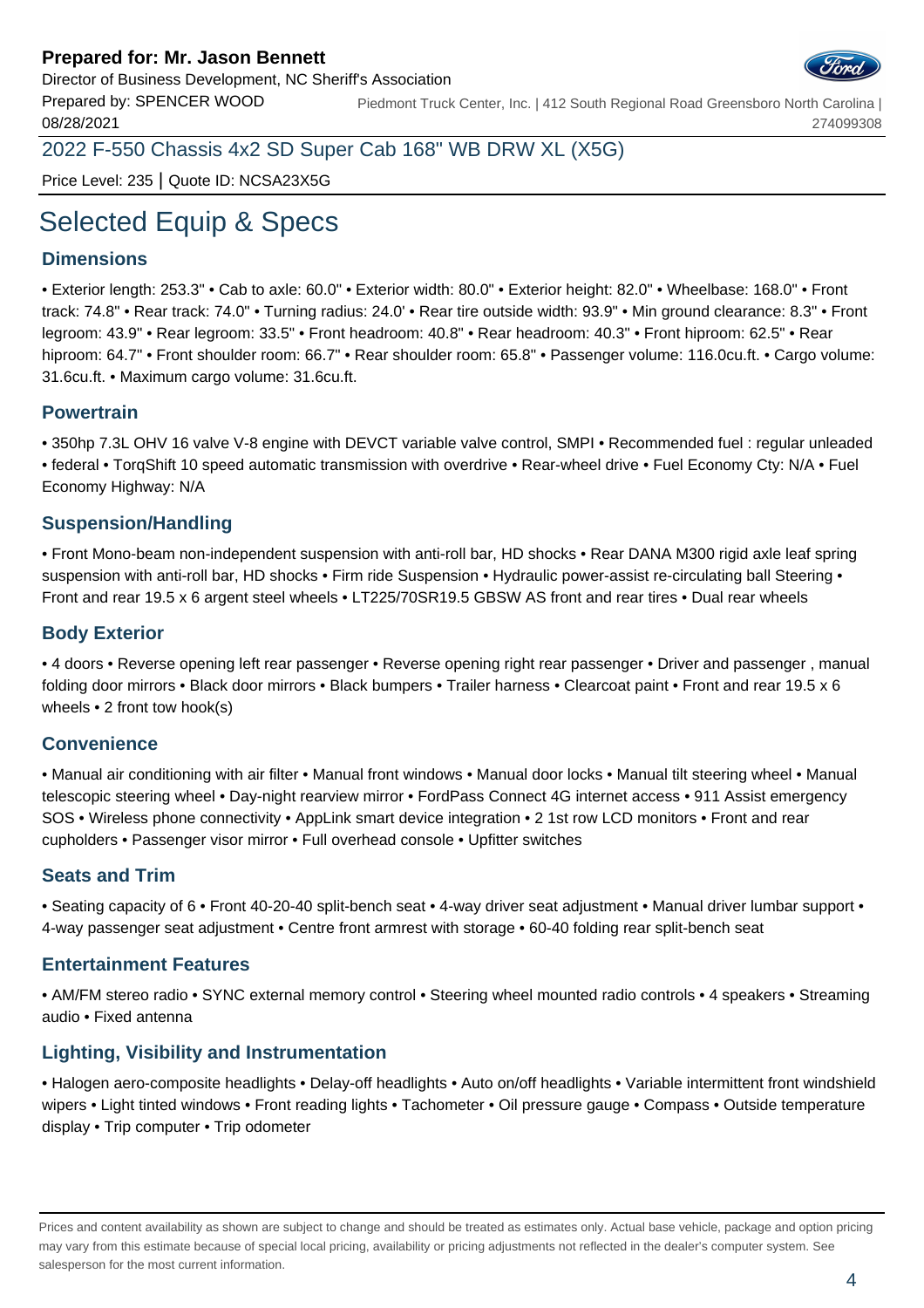Director of Business Development, NC Sheriff's Association

Prepared by: SPENCER WOOD 08/28/2021 Piedmont Truck Center, Inc. | 412 South Regional Road Greensboro North Carolina |

2022 F-550 Chassis 4x2 SD Super Cab 168" WB DRW XL (X5G)

Price Level: 235 | Quote ID: NCSA23X5G

# Selected Equip & Specs (cont'd)

#### **Safety and Security**

• 4-wheel ABS brakes • Brake assist • 4-wheel disc brakes • Driveline traction control • Dual front impact airbag supplemental restraint system with passenger cancel • Dual seat mounted side impact airbag supplemental restraint system • Safety Canopy System curtain 1st and 2nd row overhead airbag supplemental restraint system • Manual door locks • Manually adjustable front head restraints • 3 manually adjustable rear head restraints

#### **Dimensions**

| Payload <b>Committee Committee Committee Payload</b> Committee Committee Committee Paylon 2014                                                                                                                                                                               | 18,000 lbs.                                                                                                                                                                                                                                                                                                                                                                                                                                                                                                                                                  |
|------------------------------------------------------------------------------------------------------------------------------------------------------------------------------------------------------------------------------------------------------------------------------|--------------------------------------------------------------------------------------------------------------------------------------------------------------------------------------------------------------------------------------------------------------------------------------------------------------------------------------------------------------------------------------------------------------------------------------------------------------------------------------------------------------------------------------------------------------|
|                                                                                                                                                                                                                                                                              |                                                                                                                                                                                                                                                                                                                                                                                                                                                                                                                                                              |
| Front axle capacity <b>Exercise 2000</b> lbs.                                                                                                                                                                                                                                | 3,864 lbs.                                                                                                                                                                                                                                                                                                                                                                                                                                                                                                                                                   |
|                                                                                                                                                                                                                                                                              |                                                                                                                                                                                                                                                                                                                                                                                                                                                                                                                                                              |
| Rear GAWR <b>Constant Contract 2008</b> 23,660 lbs.<br>Rear axle capacity <b>Constitution 13,660 lbs.</b>                                                                                                                                                                    |                                                                                                                                                                                                                                                                                                                                                                                                                                                                                                                                                              |
|                                                                                                                                                                                                                                                                              |                                                                                                                                                                                                                                                                                                                                                                                                                                                                                                                                                              |
| Harness <b>Mathematic Communication</b> Yes                                                                                                                                                                                                                                  |                                                                                                                                                                                                                                                                                                                                                                                                                                                                                                                                                              |
|                                                                                                                                                                                                                                                                              |                                                                                                                                                                                                                                                                                                                                                                                                                                                                                                                                                              |
| 5th-wheel towing capacity 20100 lbs.<br>Towing capacity <b>Contract Contract Contract Contract Contract Contract Contract Contract Contract Contract Contract Contract Contract Contract Contract Contract Contract Contract Contract Contract Contract Contract Contrac</b> | 28000 lbs.                                                                                                                                                                                                                                                                                                                                                                                                                                                                                                                                                   |
|                                                                                                                                                                                                                                                                              |                                                                                                                                                                                                                                                                                                                                                                                                                                                                                                                                                              |
| Capacity Capacity Capacity Capacity Capacity Capacity Capacity Capacity Capacity Capacity Capacity Capacity Capacity Capacity Capacity Capacity Capacity Capacity Capacity Capacity Capacity Capacity Capacity Capacity Capaci                                               |                                                                                                                                                                                                                                                                                                                                                                                                                                                                                                                                                              |
|                                                                                                                                                                                                                                                                              |                                                                                                                                                                                                                                                                                                                                                                                                                                                                                                                                                              |
| 8"<br>Min ground clearance <b>Minimum and Street and American</b>                                                                                                                                                                                                            |                                                                                                                                                                                                                                                                                                                                                                                                                                                                                                                                                              |
|                                                                                                                                                                                                                                                                              |                                                                                                                                                                                                                                                                                                                                                                                                                                                                                                                                                              |
| Cargo volume contracts and contracts and 31.6 cu.ft.                                                                                                                                                                                                                         | 31.6 cu.ft.                                                                                                                                                                                                                                                                                                                                                                                                                                                                                                                                                  |
|                                                                                                                                                                                                                                                                              |                                                                                                                                                                                                                                                                                                                                                                                                                                                                                                                                                              |
| 28 "<br>Height loaded <b>Material Community</b> and the community                                                                                                                                                                                                            | 34"                                                                                                                                                                                                                                                                                                                                                                                                                                                                                                                                                          |
|                                                                                                                                                                                                                                                                              |                                                                                                                                                                                                                                                                                                                                                                                                                                                                                                                                                              |
|                                                                                                                                                                                                                                                                              |                                                                                                                                                                                                                                                                                                                                                                                                                                                                                                                                                              |
| Iron<br>Head material <b>Exercises</b> Aluminum                                                                                                                                                                                                                              | $V-8$<br>Spark                                                                                                                                                                                                                                                                                                                                                                                                                                                                                                                                               |
|                                                                                                                                                                                                                                                                              | Front curb weight<br>Front spring rating <b>EXECUTE:</b> 5,200 lbs.<br>Rear curb weight <b>Exercised Services</b> 2,083 lbs.<br>Rear spring rating <b>Election Contract 13,660 lbs.</b><br>Trailer sway control <b>Constitution Constitution</b> Yes<br>Gooseneck towing capacity 20100 lbs.<br>Maximum cargo volume<br>Height unloaded <b>Manufacturer and the property of the set of the set of the set of the set of the set of the set of the set of the set of the set of the set of the set of the set of the set of the set of the set of the set</b> |

Prices and content availability as shown are subject to change and should be treated as estimates only. Actual base vehicle, package and option pricing may vary from this estimate because of special local pricing, availability or pricing adjustments not reflected in the dealer's computer system. See salesperson for the most current information.



274099308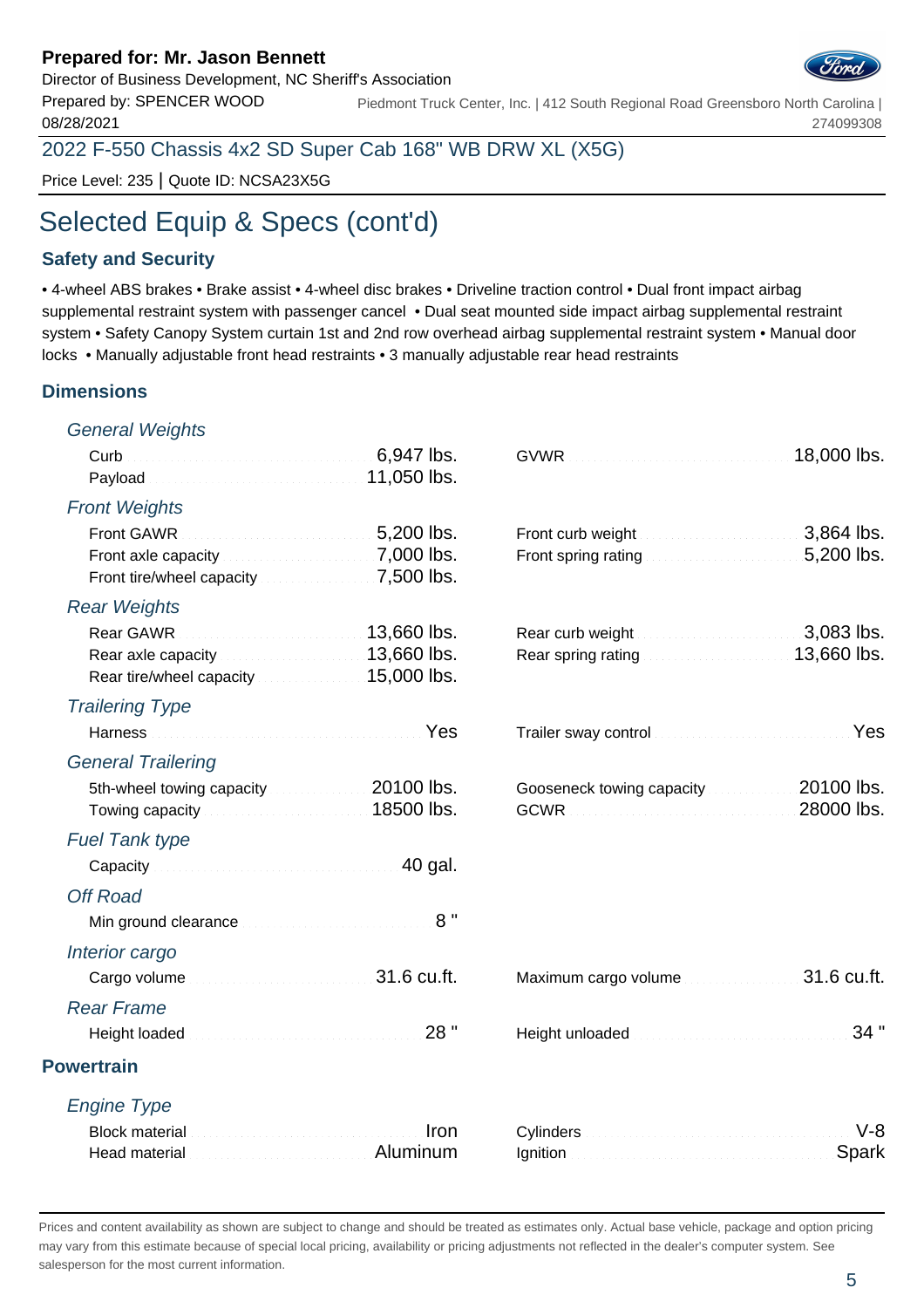Director of Business Development, NC Sheriff's Association

Prepared by: SPENCER WOOD 08/28/2021

Piedmont Truck Center, Inc. | 412 South Regional Road Greensboro North Carolina | 274099308

## 2022 F-550 Chassis 4x2 SD Super Cab 168" WB DRW XL (X5G)

Price Level: 235 | Quote ID: NCSA23X5G

# Selected Equip & Specs (cont'd)

| Injection <b>Contract Contract Contract Contract Contract Contract Contract Contract Contract Contract Contract Contract Contract Contract Contract Contract Contract Contract Contract Contract Contract Contract Contract Cont</b> |  |
|--------------------------------------------------------------------------------------------------------------------------------------------------------------------------------------------------------------------------------------|--|
| Orientation <b>Construction</b> Congitudinal                                                                                                                                                                                         |  |
| Valves per cylinder <b>Election Controller Controller</b> 2                                                                                                                                                                          |  |
| Variable valve control value of the DEVCT                                                                                                                                                                                            |  |

#### Engine Spec

| <b>Engine Power</b>        |  |  |
|----------------------------|--|--|
| SAEJ1349 AUG2004 compliant |  |  |
|                            |  |  |
|                            |  |  |

#### **Alternator**

| Battery                                                                                                  |  |  |  |
|----------------------------------------------------------------------------------------------------------|--|--|--|
| Amp hours <b>Amp</b> hours <b>Amp</b> hours <b>Amp</b> hours <b>Amp</b> hours <b>Amp Amp Amp Ample 1</b> |  |  |  |

| Run down protection <b>Constitution</b> Construction Construction Pes |  |
|-----------------------------------------------------------------------|--|
|                                                                       |  |

#### **Transmission**

| Electronic control <b>Electronic Control</b>                |  |
|-------------------------------------------------------------|--|
| Overdrive <b>Constitution Constitution Constitution</b> Yes |  |
| Type Mathematic Mathematic Automatic                        |  |

#### Transmission Gear Ratios

| $1st$ $4.696$       |  |
|---------------------|--|
|                     |  |
|                     |  |
|                     |  |
|                     |  |
| Reverse Gear ratios |  |

#### Transmission Extras

Driver selectable mode Oil cooler **Regular duty** 

#### Drive Type

| Type measures and all all all all Rear-wheel                                                                                                                                                                                         |  |
|--------------------------------------------------------------------------------------------------------------------------------------------------------------------------------------------------------------------------------------|--|
| Drive Feature                                                                                                                                                                                                                        |  |
| Traction control <b>Control Control Control Control Control Control Control Control Control Control Control Control Control Control Control Control Control Control Control Control Control Control Control Control Control Cont</b> |  |
| <b>Drive Axle</b>                                                                                                                                                                                                                    |  |
|                                                                                                                                                                                                                                      |  |
| Exhaust                                                                                                                                                                                                                              |  |
| المستبد سماحا والمناط<br>.                                                                                                                                                                                                           |  |

| Injection <b>Committee Committee Committee Committee Committee Committee Committee Committee Committee Committee</b><br>Orientation <b>Commission</b> Conditional Longitudinal<br>Variable valve control Material Communication DEVCT |           | Recommended fuel Regular unleaded                                                        | 7.3L<br><b>OHV</b> |
|---------------------------------------------------------------------------------------------------------------------------------------------------------------------------------------------------------------------------------------|-----------|------------------------------------------------------------------------------------------|--------------------|
| gine Spec                                                                                                                                                                                                                             |           | Compression ratio                                                                        | 10.5:1             |
| Displacement Material Communication 445 cu.in.                                                                                                                                                                                        |           |                                                                                          | 3.98"              |
| gine Power                                                                                                                                                                                                                            |           |                                                                                          |                    |
| SAEJ1349 AUG2004 compliant                                                                                                                                                                                                            | Yes       | Output 0.000 MM 350 HP @ 3,900 RPM                                                       |                    |
| ernator                                                                                                                                                                                                                               |           |                                                                                          |                    |
|                                                                                                                                                                                                                                       | <b>HD</b> |                                                                                          | 240                |
| ttery                                                                                                                                                                                                                                 |           |                                                                                          |                    |
| Run down protection <b>Constitution of the Constitution</b> Yes                                                                                                                                                                       |           | Cold cranking amps <b>Cold cranking</b> amps and contain a series of the series of $750$ |                    |
| ansmission                                                                                                                                                                                                                            |           |                                                                                          |                    |
| Electronic control <b>Electronic Control</b>                                                                                                                                                                                          |           |                                                                                          |                    |
| Overdrive <b>Commission Commission Commission</b> Yes                                                                                                                                                                                 |           |                                                                                          |                    |
| ansmission Gear Ratios                                                                                                                                                                                                                |           |                                                                                          |                    |
|                                                                                                                                                                                                                                       |           |                                                                                          | 2.985              |
|                                                                                                                                                                                                                                       |           |                                                                                          | 1.769              |
|                                                                                                                                                                                                                                       |           | 6th 1.275                                                                                |                    |
|                                                                                                                                                                                                                                       |           | 8th 0.854                                                                                |                    |
|                                                                                                                                                                                                                                       |           | 10th 0.616                                                                               |                    |
| Reverse Gear ratios Manuel A.866                                                                                                                                                                                                      |           |                                                                                          |                    |
| ansmission Extras                                                                                                                                                                                                                     |           |                                                                                          |                    |

| Sequential shift control management | SelectShift |
|-------------------------------------|-------------|
|-------------------------------------|-------------|

| Material Material Committee of Stainless steel |  | System type |
|------------------------------------------------|--|-------------|
|------------------------------------------------|--|-------------|

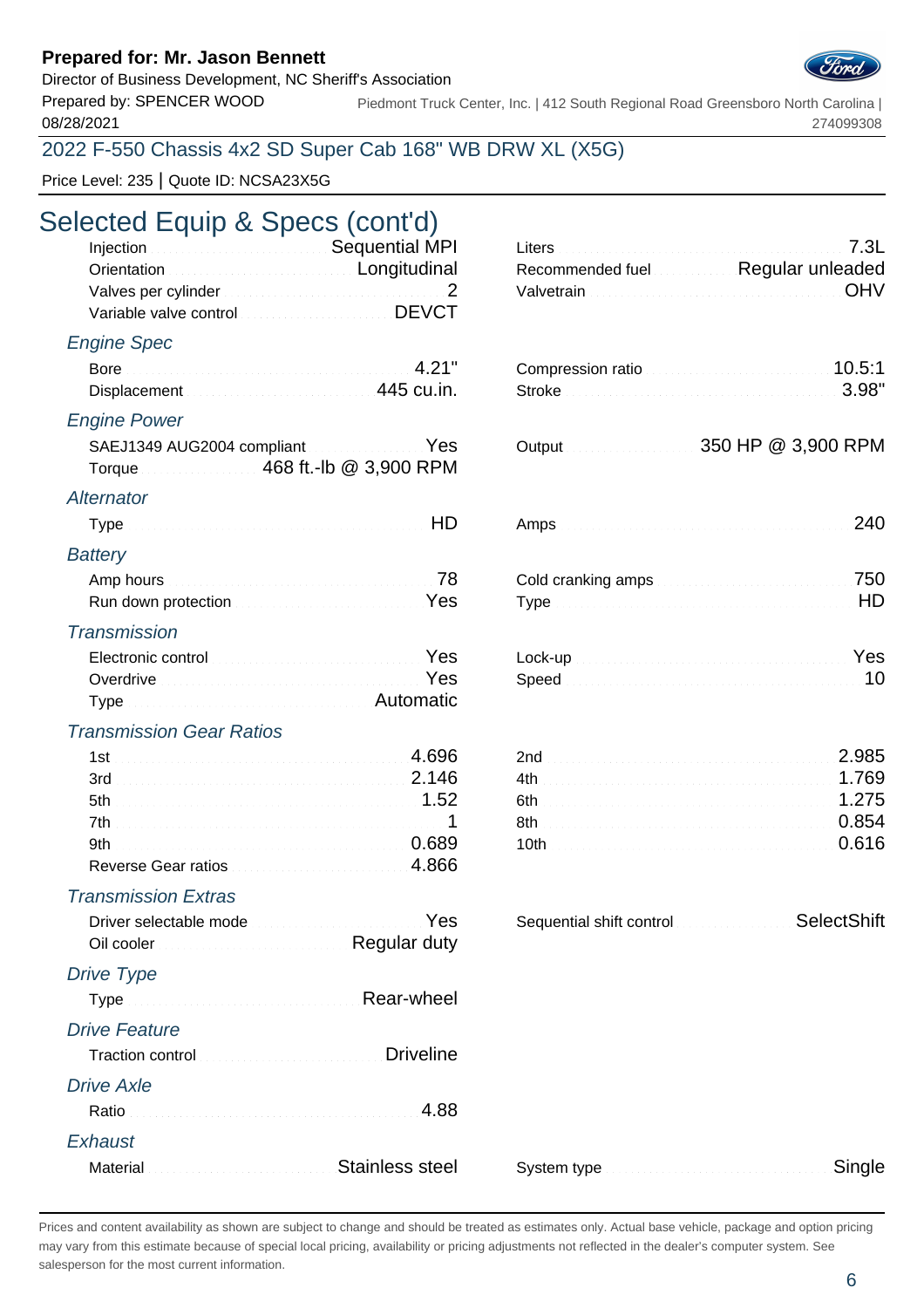Director of Business Development, NC Sheriff's Association



Prepared by: SPENCER WOOD 08/28/2021 Piedmont Truck Center, Inc. | 412 South Regional Road Greensboro North Carolina | 274099308

2022 F-550 Chassis 4x2 SD Super Cab 168" WB DRW XL (X5G)

Price Level: 235 | Quote ID: NCSA23X5G

# Selected Equip & Specs (cont'd)

| <b>Emissions</b><br><b>CARB</b>                                                                                                                                                                                                                      | Federal                       |                                                                                         |                     |
|------------------------------------------------------------------------------------------------------------------------------------------------------------------------------------------------------------------------------------------------------|-------------------------------|-----------------------------------------------------------------------------------------|---------------------|
|                                                                                                                                                                                                                                                      |                               |                                                                                         |                     |
| fuel Economy<br>Fuel type <b>Executive Contract Contract Contract Contract Contract Contract Contract Contract Contract Contract Contract Contract Contract Contract Contract Contract Contract Contract Contract Contract Contract Contract Con</b> |                               |                                                                                         |                     |
|                                                                                                                                                                                                                                                      |                               |                                                                                         |                     |
| <b>Driveability</b>                                                                                                                                                                                                                                  |                               |                                                                                         |                     |
| <b>Brakes</b>                                                                                                                                                                                                                                        |                               |                                                                                         |                     |
|                                                                                                                                                                                                                                                      | 4-wheel                       |                                                                                         | 3                   |
| Type Manuscription of the Allen A-wheel disc                                                                                                                                                                                                         |                               | Vented discs [11] Vented discs [11] Vented discs [11] Vented discs [11] Vented and rear |                     |
| <b>Brake Assistance</b>                                                                                                                                                                                                                              |                               |                                                                                         |                     |
| Brake assist <b>Executive Contract Contract of Article Contract Contract Contract Contract Contract Contract Control Contract Contract Contract Contract Contract Contract Contract Contract Contract Contract Contract Contract</b>                 |                               |                                                                                         |                     |
| <b>Suspension Control</b>                                                                                                                                                                                                                            |                               |                                                                                         |                     |
| Ride                                                                                                                                                                                                                                                 | Firm                          |                                                                                         |                     |
| <b>Front Suspension</b>                                                                                                                                                                                                                              |                               |                                                                                         |                     |
| Independence Mono-beam non-independent                                                                                                                                                                                                               |                               |                                                                                         | Regular             |
| <b>Front Spring</b>                                                                                                                                                                                                                                  |                               |                                                                                         |                     |
|                                                                                                                                                                                                                                                      | Coil                          |                                                                                         | Regular             |
| <b>Front Shocks</b>                                                                                                                                                                                                                                  |                               |                                                                                         |                     |
|                                                                                                                                                                                                                                                      |                               |                                                                                         |                     |
| <b>Rear Suspension</b>                                                                                                                                                                                                                               |                               |                                                                                         |                     |
| Independence DANA M300 rigid axle                                                                                                                                                                                                                    | Regular                       |                                                                                         | Leaf                |
| <b>Rear Spring</b>                                                                                                                                                                                                                                   |                               |                                                                                         |                     |
| Type Manual Communication of the Leaf                                                                                                                                                                                                                |                               |                                                                                         | HD                  |
| <b>Rear Shocks</b>                                                                                                                                                                                                                                   |                               |                                                                                         |                     |
| Type Manual Manual Communication of the HD                                                                                                                                                                                                           |                               |                                                                                         |                     |
| <b>Steering</b>                                                                                                                                                                                                                                      |                               |                                                                                         |                     |
| Activation                                                                                                                                                                                                                                           | <b>Hydraulic power-assist</b> |                                                                                         | Re-circulating ball |
| <b>Steering Specs</b>                                                                                                                                                                                                                                |                               |                                                                                         |                     |
| # of wheels                                                                                                                                                                                                                                          | 2                             |                                                                                         |                     |
| <b>Exterior</b>                                                                                                                                                                                                                                      |                               |                                                                                         |                     |
| <b>Front Wheels</b>                                                                                                                                                                                                                                  |                               |                                                                                         |                     |
| Diameter                                                                                                                                                                                                                                             |                               |                                                                                         | 6.00"               |
| <b>Rear Wheels</b>                                                                                                                                                                                                                                   |                               |                                                                                         |                     |
|                                                                                                                                                                                                                                                      |                               |                                                                                         |                     |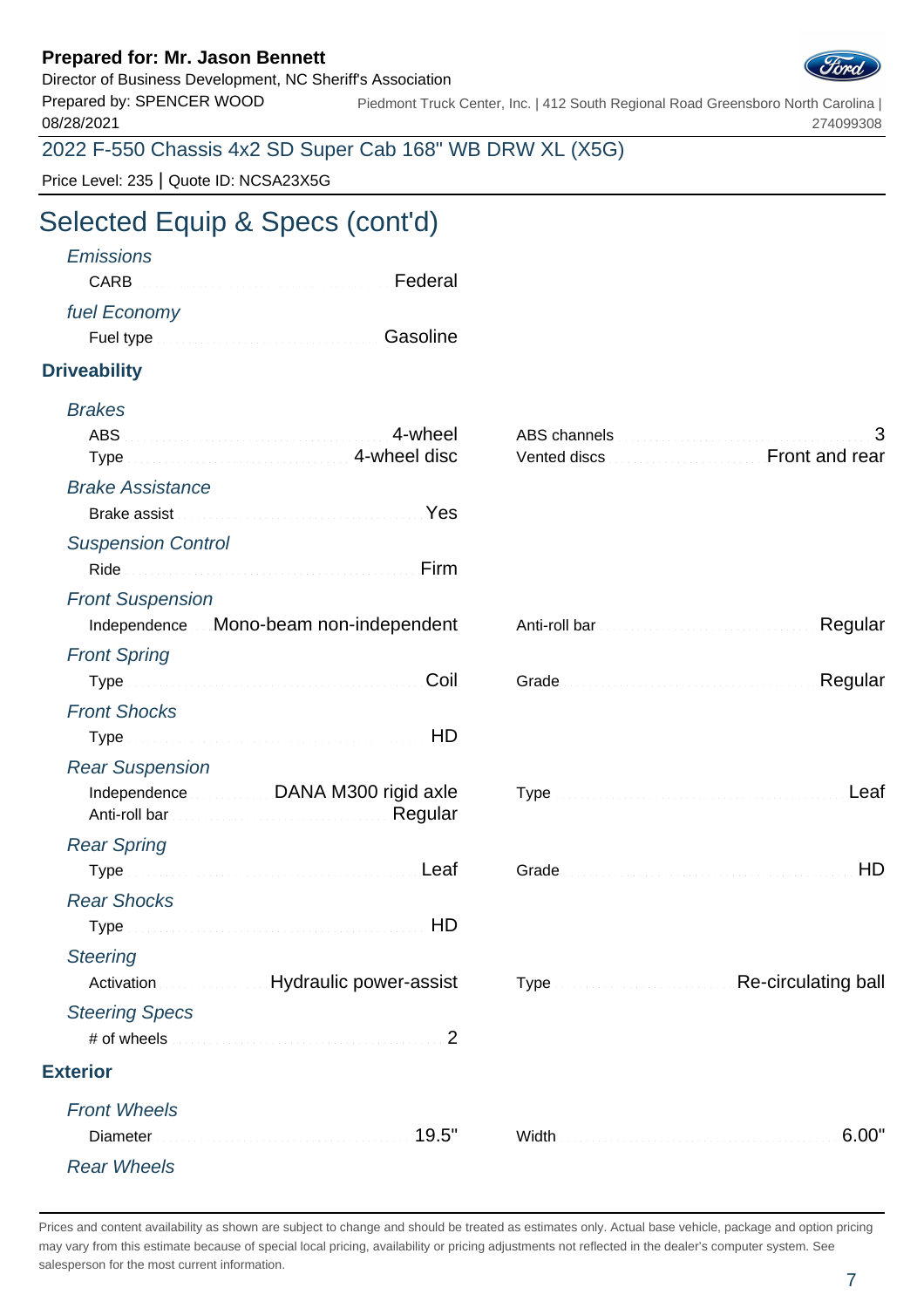Director of Business Development, NC Sheriff's Association

Prepared by: SPENCER WOOD 08/28/2021

Piedmont Truck Center, Inc. | 412 South Regional Road Greensboro North Carolina | 274099308

## 2022 F-550 Chassis 4x2 SD Super Cab 168" WB DRW XL (X5G)

Price Level: 235 | Quote ID: NCSA23X5G

# Selected Equip & Specs (cont'd)

#### Front and Rear Wheels

| Appearance and the continuum of the Argent | Material Material Committee of the Material Committee of the Steel |  |
|--------------------------------------------|--------------------------------------------------------------------|--|
|                                            |                                                                    |  |

#### Front Tires

| Aspect 2000 and 2000 and 2000 and 2000 and 2000 and 2000 and 2000 and 2000 and 2000 and 2000 and 200                                                                                                                                 | Viameter $\sim$ 19.5" |  |
|--------------------------------------------------------------------------------------------------------------------------------------------------------------------------------------------------------------------------------------|-----------------------|--|
| Sidewalls <b>Example 2018</b> Sidewalls <b>EXAMPLE</b>                                                                                                                                                                               |                       |  |
| Tread <b>Executive Contract Contract Contract Contract Contract Contract Contract Contract Contract Contract Contract Contract Contract Contract Contract Contract Contract Contract Contract Contract Contract Contract Contrac</b> |                       |  |
| Width <b>Midth Account Account Account 225mm</b>                                                                                                                                                                                     |                       |  |
|                                                                                                                                                                                                                                      |                       |  |

#### Rear Tires

| Sidewalls <b>Example 2018</b> Sidewalls <b>EXAMPLE</b> |  |  |
|--------------------------------------------------------|--|--|
|                                                        |  |  |
|                                                        |  |  |
|                                                        |  |  |

#### Wheels

| Turning radius <b>Exercise 24.0'</b> Turning radius <b>Exercise 24.0'</b> |  | 168.0" |
|---------------------------------------------------------------------------|--|--------|
| Rear tire outside width <b>Construction Construction</b> 93.9"            |  |        |

#### Body Features

| Front splash guards                                              |  | Body material <b>Executive Control Control Control Control Control Control Control Control Control Control Control Control Control Control Control Control Control Control Control Control Control Control Control Control Contr</b> |
|------------------------------------------------------------------|--|--------------------------------------------------------------------------------------------------------------------------------------------------------------------------------------------------------------------------------------|
| Side impact beams <b>Election Contract Contract Prestate</b> Yes |  | <b>Front tow hook(s)</b> Material Material Material Material Material Material Material Material Material Material Material Material Material Material Material Material Material Material Material Material Material Material Mate  |

#### Body Doors

| Door count                           |  |
|--------------------------------------|--|
| Right rear passenger Reverse opening |  |

#### Exterior Dimensions

| Length 253.3"                                                                                                                                                                                                                        |  |
|--------------------------------------------------------------------------------------------------------------------------------------------------------------------------------------------------------------------------------------|--|
| Body height <b>Executive Contract Contract Contract Contract Contract Contract Contract Contract Contract Contract Contract Contract Contract Contract Contract Contract Contract Contract Contract Contract Contract Contract C</b> |  |
| Axle to end of frame                                                                                                                                                                                                                 |  |
| Frame yield strength (psi) [19] Solomon Solomon Solomon Solomon Solomon Solomon Solomon Solomon Solomon Solomon S                                                                                                                    |  |
| Front bumper to Front axle <b>Exercise 2018</b> 38.3"                                                                                                                                                                                |  |
| Front bumper to back of cab                                                                                                                                                                                                          |  |

#### **Safety**

#### **Airbags**

| Driver front-impact New Yes |  |
|-----------------------------|--|
|-----------------------------|--|

| - |  |  |
|---|--|--|

|  |  | Material <b>Material Commission Commission</b> Steel |
|--|--|------------------------------------------------------|
|  |  |                                                      |

| Speed Speed Speed Speed Speed Speed Speed Speed Speed Speed Speed Speed Speed Speed Speed Speed Speed Speed Speed Speed Speed Speed Speed Speed Speed Speed Speed Speed Speed Speed Speed Speed Speed Speed Speed Speed Speed |  |
|-------------------------------------------------------------------------------------------------------------------------------------------------------------------------------------------------------------------------------|--|
|                                                                                                                                                                                                                               |  |
| LT load rating <b>Executive Community</b> C                                                                                                                                                                                   |  |

| LT load rating $\sim$ . A construction of the constraint $\mathsf G$ |  |
|----------------------------------------------------------------------|--|

| Body material <b>Commission Commission Aluminum</b> |  |
|-----------------------------------------------------|--|
|                                                     |  |

Left rear passenger Reverse opening

|                                                                   | Body width <b>Exercise Contract Contract of SO.O"</b>                                                                                                                                                                                |  |
|-------------------------------------------------------------------|--------------------------------------------------------------------------------------------------------------------------------------------------------------------------------------------------------------------------------------|--|
|                                                                   | Cab to axle <b>Exercise Exercise Contract Contract Contract Contract Contract Contract Contract Contract Contract Contract Contract Contract Contract Contract Contract Contract Contract Contract Contract Contract Contract Co</b> |  |
| Axle to end of frame $\qquad \qquad \qquad \textbf{47.2}^{\circ}$ | Frame section modulus 12.7cu.in.                                                                                                                                                                                                     |  |
| Frame yield strength (psi) $\ldots$ . The set of 50000.0          | Frame rail width <b>Exercise Contract Contract 2</b>                                                                                                                                                                                 |  |
| Front bumper to Front axle 38.3"                                  | Cab to end of frame                                                                                                                                                                                                                  |  |

Driver side-impact Seat mounted

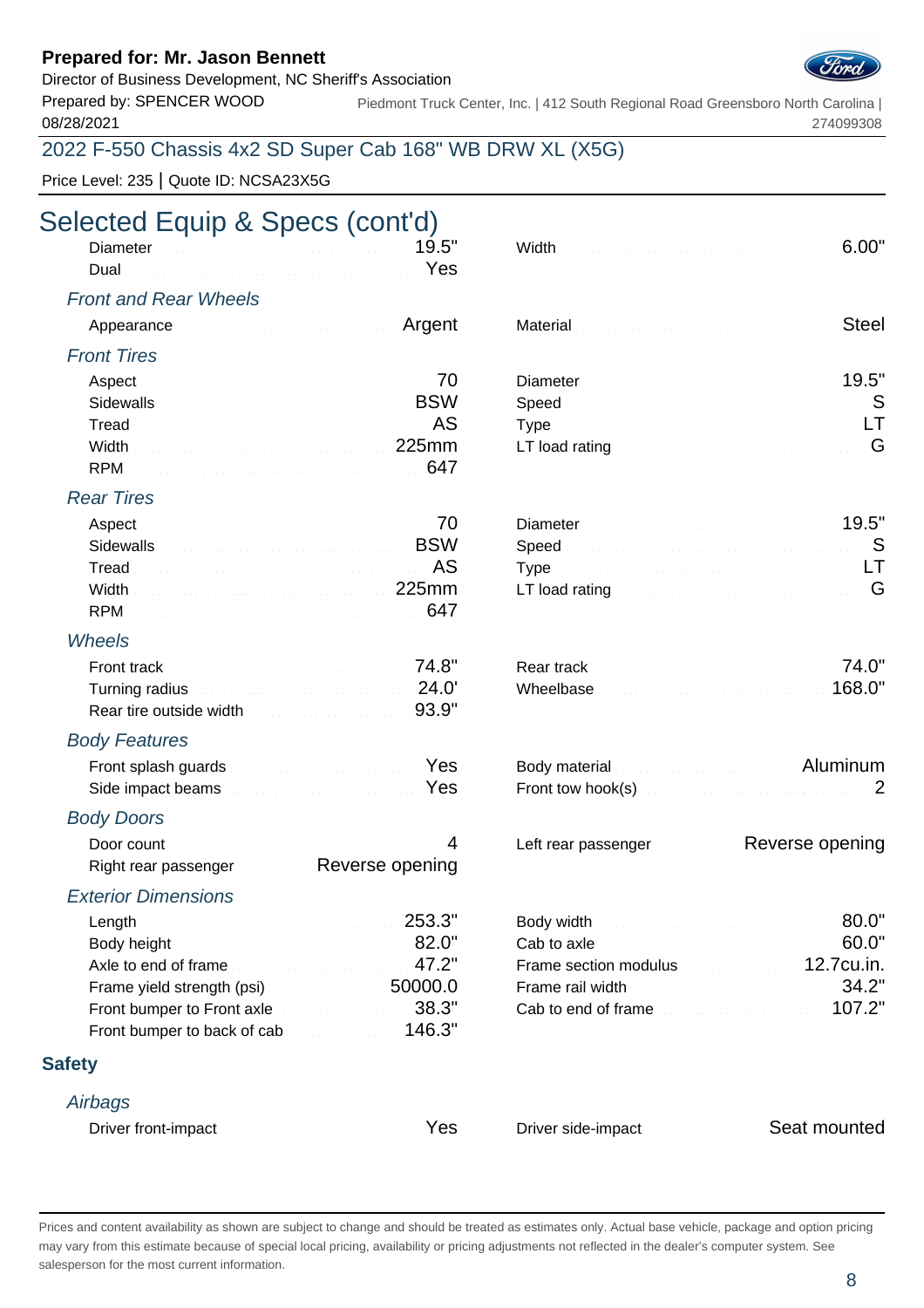## Director of Business Development, NC Sheriff's Association



Prepared by: SPENCER WOOD 08/28/2021 Piedmont Truck Center, Inc. | 412 South Regional Road Greensboro North Carolina | 274099308

## 2022 F-550 Chassis 4x2 SD Super Cab 168" WB DRW XL (X5G)

Price Level: 235 | Quote ID: NCSA23X5G

# Selected Equip & Specs (cont'd)

| Overhead Safety Canopy System curtain 1st<br>and 2nd row<br>Passenger side-impact Seat mounted                                                                                                 | Cancellable<br>Passenger front-impact <b>Communist Passenger</b>                                                                                                                                                                     |
|------------------------------------------------------------------------------------------------------------------------------------------------------------------------------------------------|--------------------------------------------------------------------------------------------------------------------------------------------------------------------------------------------------------------------------------------|
| <b>Seatbelt</b>                                                                                                                                                                                |                                                                                                                                                                                                                                      |
| Height adjustable <b>Express Community</b> Front                                                                                                                                               |                                                                                                                                                                                                                                      |
|                                                                                                                                                                                                |                                                                                                                                                                                                                                      |
| <b>Seating</b>                                                                                                                                                                                 |                                                                                                                                                                                                                                      |
| <b>Passenger Capacity</b>                                                                                                                                                                      |                                                                                                                                                                                                                                      |
| Capacity <b>Capacity Capacity Capacity Capacity Capacity Capacity Capacity Capacity Capacity Capacity Capacity Capacity Capacity Capacity Capacity Capacity Capacity Capacity Capacity Cap</b> |                                                                                                                                                                                                                                      |
| <b>Front Seats</b>                                                                                                                                                                             |                                                                                                                                                                                                                                      |
| Split 20-20-40                                                                                                                                                                                 | Split-bench                                                                                                                                                                                                                          |
| <b>Driver Seat</b>                                                                                                                                                                             |                                                                                                                                                                                                                                      |
|                                                                                                                                                                                                | Reclining <b>Executive Contract Contract Contract Contract Contract Contract Contract Contract Contract Contract Contract Contract Contract Contract Contract Contract Contract Contract Contract Contract Contract Contract Con</b> |
| Way direction control manufacturers and support of 4                                                                                                                                           | Manual                                                                                                                                                                                                                               |
| Passenger seat                                                                                                                                                                                 |                                                                                                                                                                                                                                      |
| Way direction control manufactured way direction control                                                                                                                                       | Manual                                                                                                                                                                                                                               |
| <b>Front Head Restraint</b>                                                                                                                                                                    |                                                                                                                                                                                                                                      |
| Control <b>Control Control Control Control Control Control Control Control Control Control Control Control Control Control Control Control Control Control Control Control Control Con</b>     | Type measure the contract of Adjustable                                                                                                                                                                                              |
| <b>Front Armrest</b>                                                                                                                                                                           |                                                                                                                                                                                                                                      |
| Centre New Yes                                                                                                                                                                                 | Storage Manual Communication of the Yes                                                                                                                                                                                              |
| <b>Rear Seats</b>                                                                                                                                                                              |                                                                                                                                                                                                                                      |
| Descriptor <b>Continuing Continuing Split-bench</b>                                                                                                                                            | Facing <b>Executive Communities</b><br>Front                                                                                                                                                                                         |
| Folding 60-40<br>Type Manuscript All Pixed Fixed                                                                                                                                               | Folding position <b>Exercise Section</b> Fold-up cushion                                                                                                                                                                             |
| <b>Rear Head Restraints</b>                                                                                                                                                                    |                                                                                                                                                                                                                                      |
| Control <b>Control Control</b><br>3<br>Number                                                                                                                                                  | Adjustable                                                                                                                                                                                                                           |
| <b>Front Seat Trim</b>                                                                                                                                                                         |                                                                                                                                                                                                                                      |
| Vinyl<br>Material                                                                                                                                                                              | Vinyl<br>Back material communications and continued                                                                                                                                                                                  |
| <b>Rear Seat Trim Group</b>                                                                                                                                                                    |                                                                                                                                                                                                                                      |
| Vinyl<br>Material                                                                                                                                                                              | Carpet<br>Back material communications and containing                                                                                                                                                                                |
| <b>Convenience</b>                                                                                                                                                                             |                                                                                                                                                                                                                                      |
|                                                                                                                                                                                                |                                                                                                                                                                                                                                      |
| <b>AC And Heat Type</b><br>Air conditioning <b>Air Conditioning</b>                                                                                                                            | Yes                                                                                                                                                                                                                                  |
|                                                                                                                                                                                                |                                                                                                                                                                                                                                      |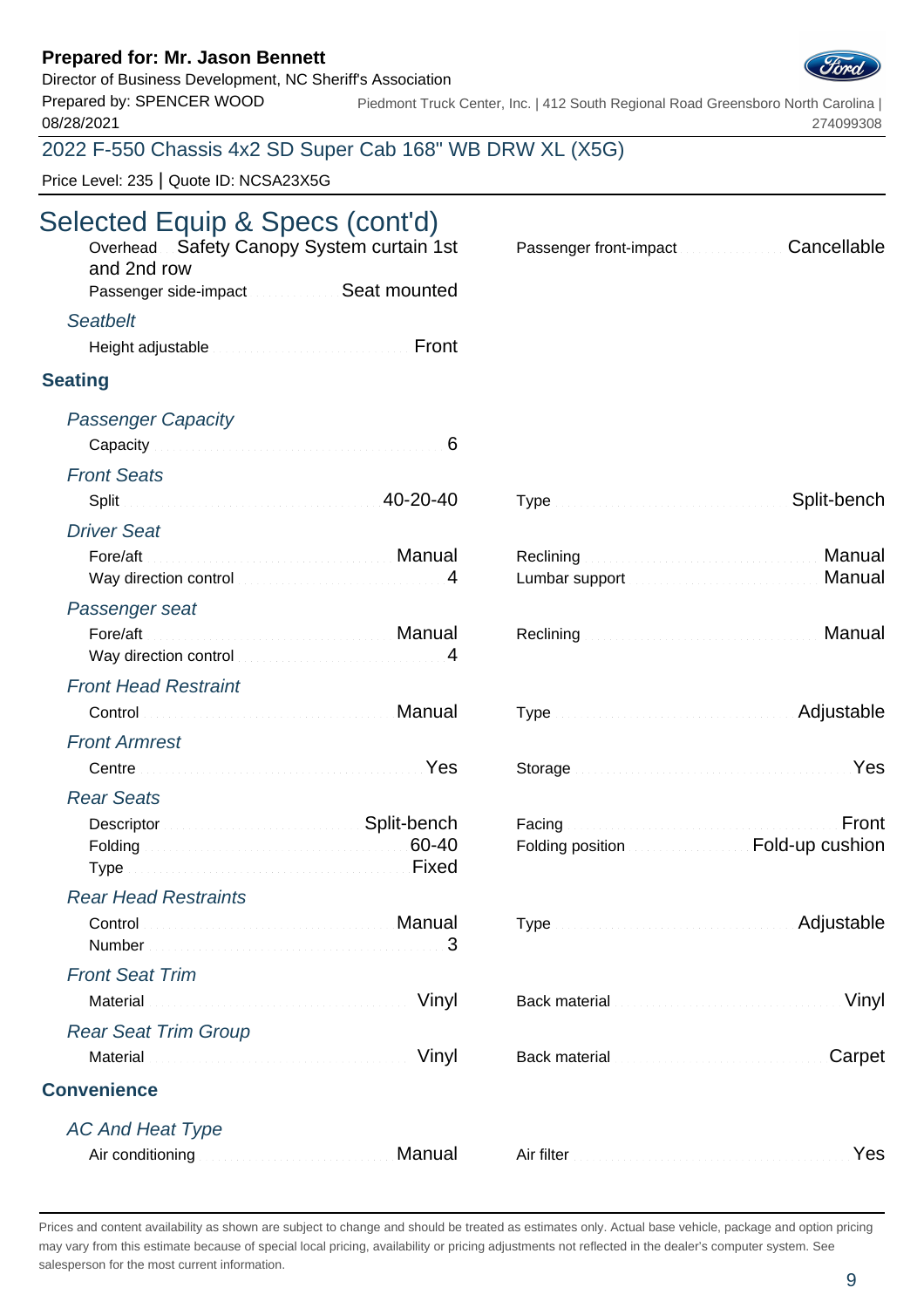Director of Business Development, NC Sheriff's Association

Prepared by: SPENCER WOOD 08/28/2021

Piedmont Truck Center, Inc. | 412 South Regional Road Greensboro North Carolina | 274099308

## 2022 F-550 Chassis 4x2 SD Super Cab 168" WB DRW XL (X5G)

Price Level: 235 | Quote ID: NCSA23X5G

# Selected Equip & Specs (cont'd)

| Underseat ducts <b>Constitution Constitution</b> Yes                                                                                                                                                                                |                                                                                                                                                                                                                                                                                                                 |
|-------------------------------------------------------------------------------------------------------------------------------------------------------------------------------------------------------------------------------------|-----------------------------------------------------------------------------------------------------------------------------------------------------------------------------------------------------------------------------------------------------------------------------------------------------------------|
| <b>Audio System</b>                                                                                                                                                                                                                 |                                                                                                                                                                                                                                                                                                                 |
| Radio Radio AM/FM stereo<br>Yes                                                                                                                                                                                                     | Radio grade <b>Material Contract Contract Property</b> Regular<br><b>SYNC</b><br>External memory control memorial control and the state of the state of the state of the state of the state of the state of the state of the state of the state of the state of the state of the state of the state of the stat |
| <b>Audio Speakers</b>                                                                                                                                                                                                               |                                                                                                                                                                                                                                                                                                                 |
| Speaker type <b>Speaker</b> type <b>Speaker</b> type <b>Speaker</b> type <b>Speaker</b> type <b>Speaker</b> type <b>Speaker Speaker Speaker Speaker Speaker Speaker Speaker Speaker Speaker Speaker Speaker Speaker Speaker Spe</b> |                                                                                                                                                                                                                                                                                                                 |
| <b>Audio Controls</b>                                                                                                                                                                                                               |                                                                                                                                                                                                                                                                                                                 |
| Yes<br>Steering wheel controls <b>Steering</b> wheel controls<br>Streaming audio                                                                                                                                                    | Yes                                                                                                                                                                                                                                                                                                             |
| Audio Antenna                                                                                                                                                                                                                       |                                                                                                                                                                                                                                                                                                                 |
|                                                                                                                                                                                                                                     |                                                                                                                                                                                                                                                                                                                 |
| <b>LCD Monitors</b>                                                                                                                                                                                                                 |                                                                                                                                                                                                                                                                                                                 |
|                                                                                                                                                                                                                                     | Primary monitor size (inches) Manuscriptus 4.2                                                                                                                                                                                                                                                                  |
| <b>Convenience Features</b>                                                                                                                                                                                                         |                                                                                                                                                                                                                                                                                                                 |
| 12V DC power outlet Manuscriptus and Communication 3<br>Wireless phone connectivity <b>Example 20 SHOT Bluetooth</b><br>Upfitter switches <b>Committee Committee Committee Committee</b> Yes                                        | Emergency SOS <b>Contract Contract Contract Contract Contract Contract Contract Contract Contract Contract Contract Contract Contract Contract Contract Contract Contract Contract Contract Contract Contract Contract Contract </b><br>Smart device integration <b>Smart device integration</b>                |
| <b>Door Lock Activation</b>                                                                                                                                                                                                         |                                                                                                                                                                                                                                                                                                                 |
| Type Manual Proposes and Manual Proposes and Manual                                                                                                                                                                                 |                                                                                                                                                                                                                                                                                                                 |
| <b>Door Locks Extra FOB Controls</b>                                                                                                                                                                                                |                                                                                                                                                                                                                                                                                                                 |
| Remote engine start <b>SMart device only</b>                                                                                                                                                                                        |                                                                                                                                                                                                                                                                                                                 |
| <b>Instrumentation Type</b>                                                                                                                                                                                                         |                                                                                                                                                                                                                                                                                                                 |
| Analog                                                                                                                                                                                                                              |                                                                                                                                                                                                                                                                                                                 |
| <b>Instrumentation Gauges</b>                                                                                                                                                                                                       |                                                                                                                                                                                                                                                                                                                 |
| <u> Yes</u><br>Tachometer                                                                                                                                                                                                           | Oil pressure <b>Executive Community</b> Pes                                                                                                                                                                                                                                                                     |
| Engine temperature <b>Engine Strategie and Strategie and Strategie and Strategie and Strategie and Strategie and S</b>                                                                                                              | Transmission fluid tempYes                                                                                                                                                                                                                                                                                      |
| Yes<br>Engine hour meter <b>Engine and The Property Adventurer</b>                                                                                                                                                                  |                                                                                                                                                                                                                                                                                                                 |
| <b>Instrumentation Warnings</b>                                                                                                                                                                                                     |                                                                                                                                                                                                                                                                                                                 |
| Yes<br>Oil pressure <b>Election Communication</b><br>Battery <b>Executive Community</b> Pes                                                                                                                                         | Yes<br>Yes<br>Lights on <b>Manual Commission</b> Commission and Commission                                                                                                                                                                                                                                      |
| Yes                                                                                                                                                                                                                                 | Yes                                                                                                                                                                                                                                                                                                             |
| Yes<br>Door ajar                                                                                                                                                                                                                    | Yes                                                                                                                                                                                                                                                                                                             |
| Yes                                                                                                                                                                                                                                 |                                                                                                                                                                                                                                                                                                                 |
| <b>Instrumentation Displays</b>                                                                                                                                                                                                     |                                                                                                                                                                                                                                                                                                                 |

| Clock Clock Clock Clock Clock Clock Clock Clock Clock Clock Clock Clock Clock Clock Clock Clock Clock Clock Clock Clock Clock Clock Clock Clock Clock Clock Clock Clock Clock Clock Clock Clock Clock Clock Clock Clock Clock |                                                                                                                                                                                                                                      |     |
|-------------------------------------------------------------------------------------------------------------------------------------------------------------------------------------------------------------------------------|--------------------------------------------------------------------------------------------------------------------------------------------------------------------------------------------------------------------------------------|-----|
|                                                                                                                                                                                                                               | Systems monitor <b>Committee Committee Committee Committee Committee Committee Committee Committee Committee Committee Committee Committee Committee Committee Committee Committee Committee Committee Committee Committee Commi</b> | Yes |

| Radio grade <b>Material Contract Contract Regular</b><br>External memory control <b>External SYNC</b> |  |
|-------------------------------------------------------------------------------------------------------|--|
|                                                                                                       |  |

| oice activation <b>contract to the contract of the Street</b> West |  |
|--------------------------------------------------------------------|--|
|--------------------------------------------------------------------|--|

| Primary monitor size (inches) |  |
|-------------------------------|--|
|-------------------------------|--|

| Emergency SOS                                        | 911 Assist |
|------------------------------------------------------|------------|
| <b>Smart device integration <i>Communication</i></b> | App link   |

| Transmission fluid temp <b>Construction Construction</b> Yes |  |
|--------------------------------------------------------------|--|

| Engine temperature <b>Engine Strategier Strategier Press</b>                                                                                                                                                                         |  |
|--------------------------------------------------------------------------------------------------------------------------------------------------------------------------------------------------------------------------------------|--|
| Lights on <b>Executive Contract Contract on the State of Tes</b>                                                                                                                                                                     |  |
| Low fuel <b>Executive Contract Contract Contract Contract Contract Contract Contract Contract Contract Contract Contract Contract Contract Contract Contract Contract Contract Contract Contract Contract Contract Contract Cont</b> |  |
| Service interval <b>Exercise Construction</b> Pes                                                                                                                                                                                    |  |

| Systems monitor <b>Constitution Constitution</b> Yes |  |
|------------------------------------------------------|--|

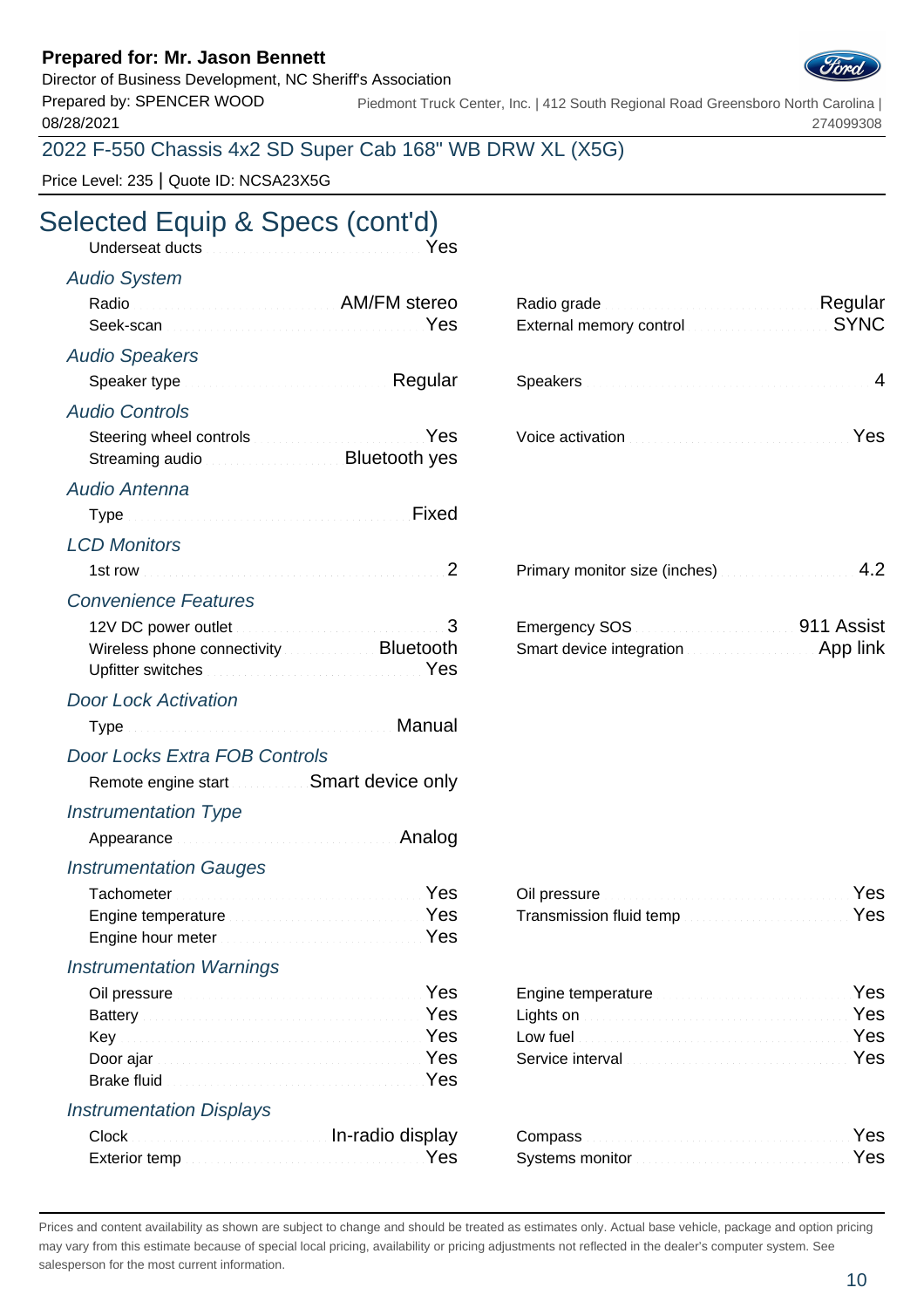Director of Business Development, NC Sheriff's Association Prepared by: SPENCER WOOD

08/28/2021

Piedmont Truck Center, Inc. | 412 South Regional Road Greensboro North Carolina | 274099308

## 2022 F-550 Chassis 4x2 SD Super Cab 168" WB DRW XL (X5G)

Price Level: 235 | Quote ID: NCSA23X5G

# Selected Equip & Specs (cont'd)

| <b>Instrumentation Feature</b><br>Trip computer <b>Executive Computer</b> 1999                                 |          | Trip odometer <b>Executive Contract Contract of Press</b>                                                                                                                                                                           |         |
|----------------------------------------------------------------------------------------------------------------|----------|-------------------------------------------------------------------------------------------------------------------------------------------------------------------------------------------------------------------------------------|---------|
| <b>Steering Wheel Type</b>                                                                                     |          |                                                                                                                                                                                                                                     |         |
| Material <b>Material According to the Contract of Contract According Urethane</b><br>Telescoping <b>Manual</b> |          | Tilting <b>Election Community Community</b> Community Community Community Community Community Community Community Community Community Community Community Community Community Community Community Community Community Community Com |         |
| <b>Front Side Windows</b>                                                                                      |          |                                                                                                                                                                                                                                     |         |
| Window 1st row activation <b>Communist Contract Manual</b>                                                     |          |                                                                                                                                                                                                                                     |         |
| <b>Windows Rear Side</b>                                                                                       |          |                                                                                                                                                                                                                                     |         |
|                                                                                                                | Fixed    |                                                                                                                                                                                                                                     |         |
| <b>Window Features</b>                                                                                         |          |                                                                                                                                                                                                                                     |         |
|                                                                                                                | Light    |                                                                                                                                                                                                                                     |         |
| <b>Front Windshield</b>                                                                                        |          |                                                                                                                                                                                                                                     |         |
| Wiper Wiper Street Management Variable intermittent                                                            |          |                                                                                                                                                                                                                                     |         |
| <b>Rear Windshield</b>                                                                                         |          |                                                                                                                                                                                                                                     |         |
|                                                                                                                | Fixed    |                                                                                                                                                                                                                                     |         |
| <b>Interior</b>                                                                                                |          |                                                                                                                                                                                                                                     |         |
| Passenger Visor                                                                                                |          |                                                                                                                                                                                                                                     |         |
| Mirror Nest Mirror (1999) 1996 Mirror (1999) 1996                                                              |          |                                                                                                                                                                                                                                     |         |
| <b>Rear View Mirror</b>                                                                                        |          |                                                                                                                                                                                                                                     |         |
| Day-night News All Albert Communications of Nes                                                                |          |                                                                                                                                                                                                                                     |         |
| <b>Headliner</b>                                                                                               |          |                                                                                                                                                                                                                                     |         |
| Coverage Manuscriptus and Coverage Manuscriptus Pull                                                           |          |                                                                                                                                                                                                                                     | Cloth   |
| <b>Floor Trim</b>                                                                                              |          |                                                                                                                                                                                                                                     |         |
| Coverage                                                                                                       |          | Covering Continuum Covering Covering Covering Covering Covering Covering Covering Covering Covering Covering Covering Covering Covering Covering Covering Covering Covering Covering Covering Covering Covering Covering Cover      |         |
| <b>Trim Feature</b>                                                                                            |          |                                                                                                                                                                                                                                     |         |
| Gear shifter material <b>Communications</b>                                                                    | Urethane |                                                                                                                                                                                                                                     | Chrome  |
| Lighting                                                                                                       |          |                                                                                                                                                                                                                                     |         |
| Variable IP lighting Manual Account of the Ves                                                                 | Fade     |                                                                                                                                                                                                                                     | Yes     |
| <b>Overhead Console Storage</b>                                                                                |          |                                                                                                                                                                                                                                     |         |
|                                                                                                                | Yes      |                                                                                                                                                                                                                                     | Full    |
| <b>Storage</b>                                                                                                 |          |                                                                                                                                                                                                                                     |         |
| Front Beverage holder(s) Manual Communication Ves                                                              |          |                                                                                                                                                                                                                                     | Locking |